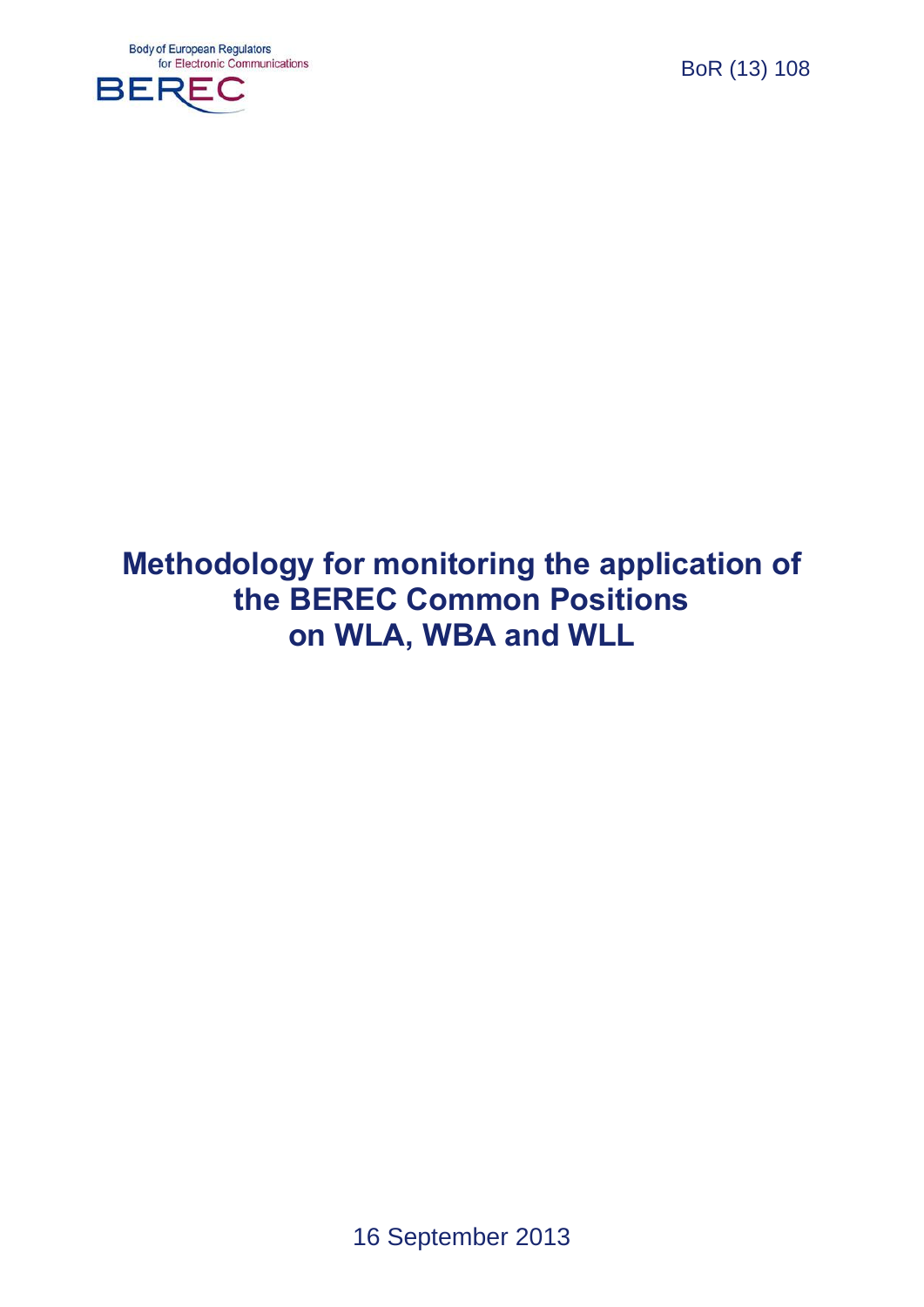# **Contents**

| $\mathbf{1}$ .<br>$\overline{2}$ . |  |  |  |
|------------------------------------|--|--|--|
| 3.<br>$\mathbf{4}$ .               |  |  |  |
|                                    |  |  |  |
| 1 <sub>1</sub>                     |  |  |  |
|                                    |  |  |  |
| $\mathcal{P}$                      |  |  |  |
| 3                                  |  |  |  |
| 4                                  |  |  |  |
|                                    |  |  |  |
|                                    |  |  |  |
|                                    |  |  |  |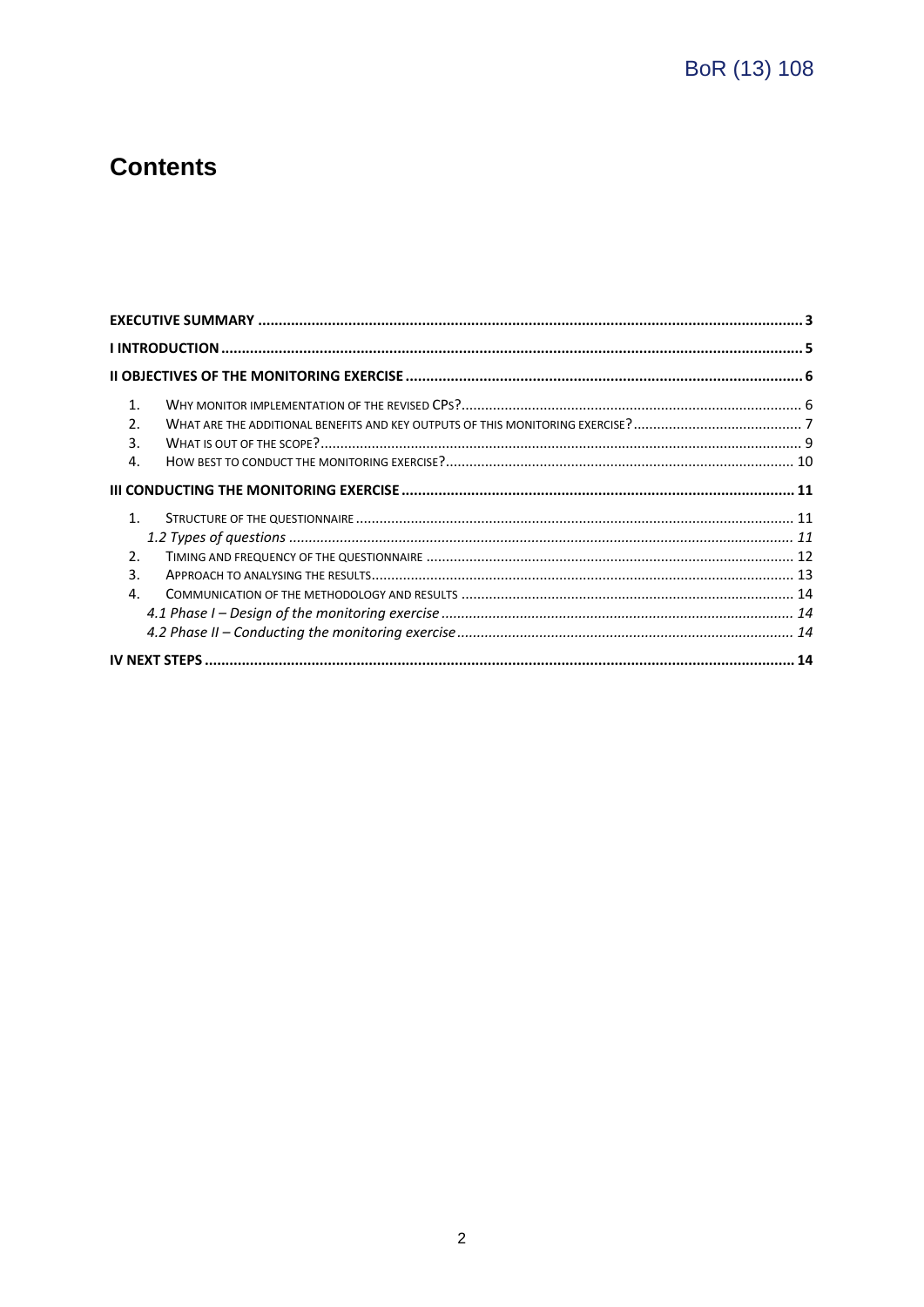## <span id="page-2-0"></span>**Executive Summary**

1. In 2012, following a public consultation, BEREC adopted its **revised Common Positions** (CPs) listing the best practice remedies to be implemented in Markets 4 (wholesale local access, WLA), 5 (wholesale broadband access, WBA) and 6 (wholesale leased lines, WLL). Consistent with its work programme<sup>1</sup> for 2013, the next step in the process is for BEREC to develop a **methodology to monitor** how NRAs have implemented the revised CPs. This short report discusses in more detail the rationale behind the monitoring exercise and describes how its objectives can best be met.

- 2. The key objectives of the monitoring exercise are to:
	- Contribute to the achievement of the internal market by promoting implementation of the revised CPs (**Objective 1**);
	- Understand how (in a snapshot and over time) NRAs have implemented the revised BEREC CPs, both at the level of individual best practices (BPs) and also at the level of the overall regulatory approach implemented in a given market (**Objective 2**);
	- Where applicable, understand the (technical, economic, regulatory, legal and/or market-driven) reasons which led to the implementation of regulatory solutions in a specific national context which departed from the best practices (BPs) identified in the revised CPs (**Objective 3**); and
	- Capture new emerging best regulatory practices (**Objective 4**).

3. Through this monitoring exercise BEREC aims at extracting further detailed understanding of which regulatory approaches work best for different national circumstances and also aims to inform its own harmonisation efforts. BEREC also indentified a number of additional benefits associated with this exercise, which include (among other things) contributing to the BEREC know-how and identifying areas where the CPs would benefit from further clarification.

4. BEREC proposes to follow the below process when conducting the monitoring exercise:

- The monitoring exercise will require NRAs to complete an Excel based questionnaire. The Excel based questionnaire will include a number of closed (YES/NO) and open ended questions.
- The first questionnaire will be issued in Q1 2014 (January 2014) and yearly thereafter for 2015/2016 (to capture a complete cycle of new market reviews). NRAs will have 6 weeks to complete the questionnaire.
- BEREC will analyse the responses and publish the results yearly.

5. The short-term output of this exercise will include the yearly publication of a short report aiming to capture a snapshot of latest NRA decisions, while a longer-term output will involve capturing emerging new best regulatory practices which would be an input to the eventual revision of the CPs. BEREC notes that yearly publication of the result will only provide partial information and a full picture of the implementation of the revised CPs will only emerge when all NRAs have had the opportunity to complete a new market review following

1

<sup>&</sup>lt;sup>1</sup> BoR (12) 142, 7 December 2012.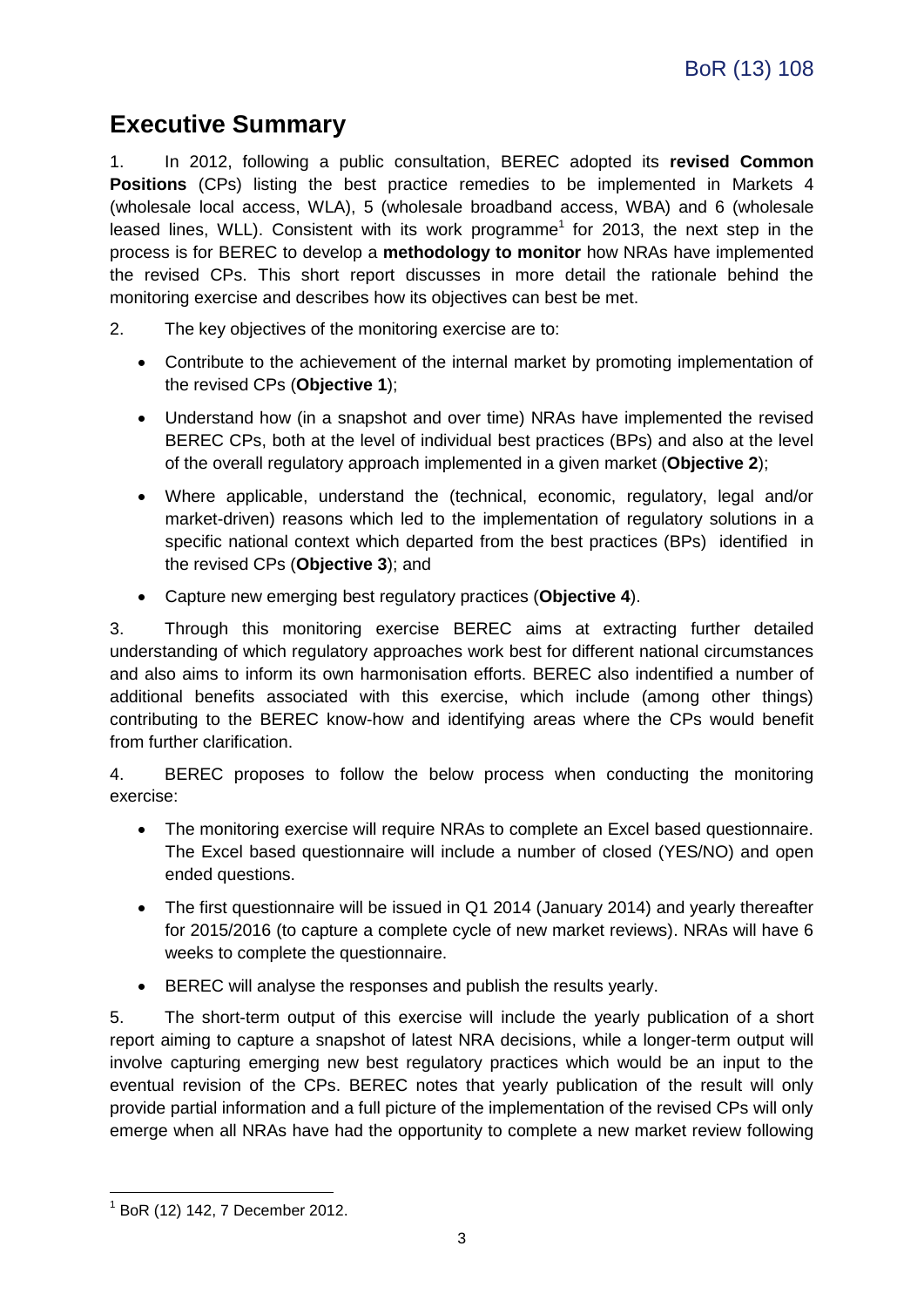the adoption of the revised BEREC CPs (in December 2012) and to take them into utmost account.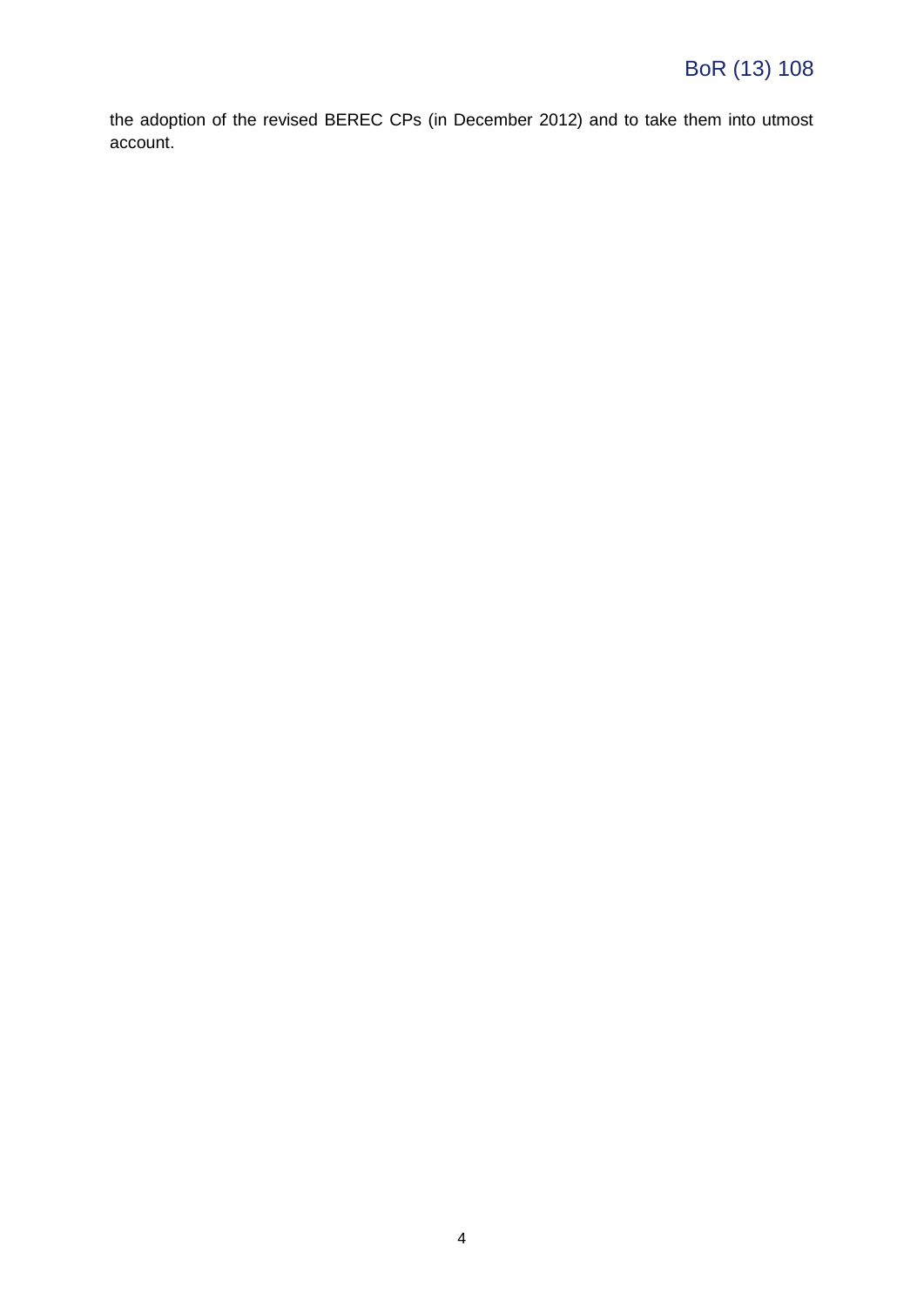# <span id="page-4-0"></span>**I Introduction**

<span id="page-4-1"></span>6. In 2012, following a public consultation, BEREC adopted its **revised Common Positions** (CPs) listing the best practice remedies to be used in the following three wholesale markets<sup>2</sup>:

- Revised BEREC Common Position on best practice in remedies on the market for wholesale (physical) network infrastructure access (including shared or fully unbundled access) at a fixed location imposed as a consequence of a position of significant market power (SMP) in the relevant market<sup>3</sup> (the WLA CP).
- Revised BEREC Common Position on best practice in remedies on the market for wholesale broadband access (including bitstream access) imposed as a consequence of a position of significant market power (SMP) in the relevant market<sup>4</sup> (**the WBA CP**).
- Revised BEREC Common Position on best practices in remedies as a consequence of a SMP position in the relevant markets for wholesale leased lines<sup>5</sup> (the WLL CP).

7. Application of the best practices contained in these CPs will assist NRAs in designing effective remedies in line with the objectives of the Framework. At the same time, the CPs are not a substitute for any of the legal tests which NRAs must carry out before imposing SMP remedies, in particular the requirement for NRAs to show (among other things) that SMP remedies are based on the nature of the problem identified, proportionate and justified in light of the policy objectives laid down in Article 8 of the Framework Directive. However, the CPs are an important instrument that NRAs and the Commission must take utmost account of, in the same manner as for Commission Recommendations (such as the NGA Recommendation). Therefore, and as discussed in its consultation on the revised  $CPs<sup>6</sup>$ , BEREC expects NRAs to explain in their notified draft measures the steps they have taken to:

- analyse the objectives identified in the CPs and the related competition issues with reference to the market analysis they have performed;
- to the extent consistent with applicable national law, provide an effective and proportionate regulatory solution to those issues and;
- explain transparently how those competition issues have been addressed and give reasons when their regulatory solutions depart from the best practice remedies (BPs) identified in the CPs.

8. Consistent with its work programme<sup>7</sup> for 2013, the next step in the process is for BEREC to develop a **methodology to monitor** how NRAs have implemented the BPs recommended in the revised CPs. The revised CPs focus on the consistent application of the Directives across Member States (MSs), rather than solely on the uniformity of the remedies

<u>.</u>

 $2$  The three common positions were published alongside an accompanying note (BoR (12) 125a) and a glossary (BoR (12) 129).

<sup>3</sup> BoR (12) 127, 8 December 2012.

 $4$  BoR  $(12)$ 128, 8 December 2012.

 $_{6}^{5}$  BoR (12) 126, 26 November 2012.

[http://berec.europa.eu/eng/document\\_register/subject\\_matter/berec/annual\\_work\\_programmes/1147](http://berec.europa.eu/eng/document_register/subject_matter/berec/annual_work_programmes/1147-berec-work-programme-2013) [berec-work-programme-2013](http://berec.europa.eu/eng/document_register/subject_matter/berec/annual_work_programmes/1147-berec-work-programme-2013)

<sup>7</sup> BoR (12) 142, 7 December 2012.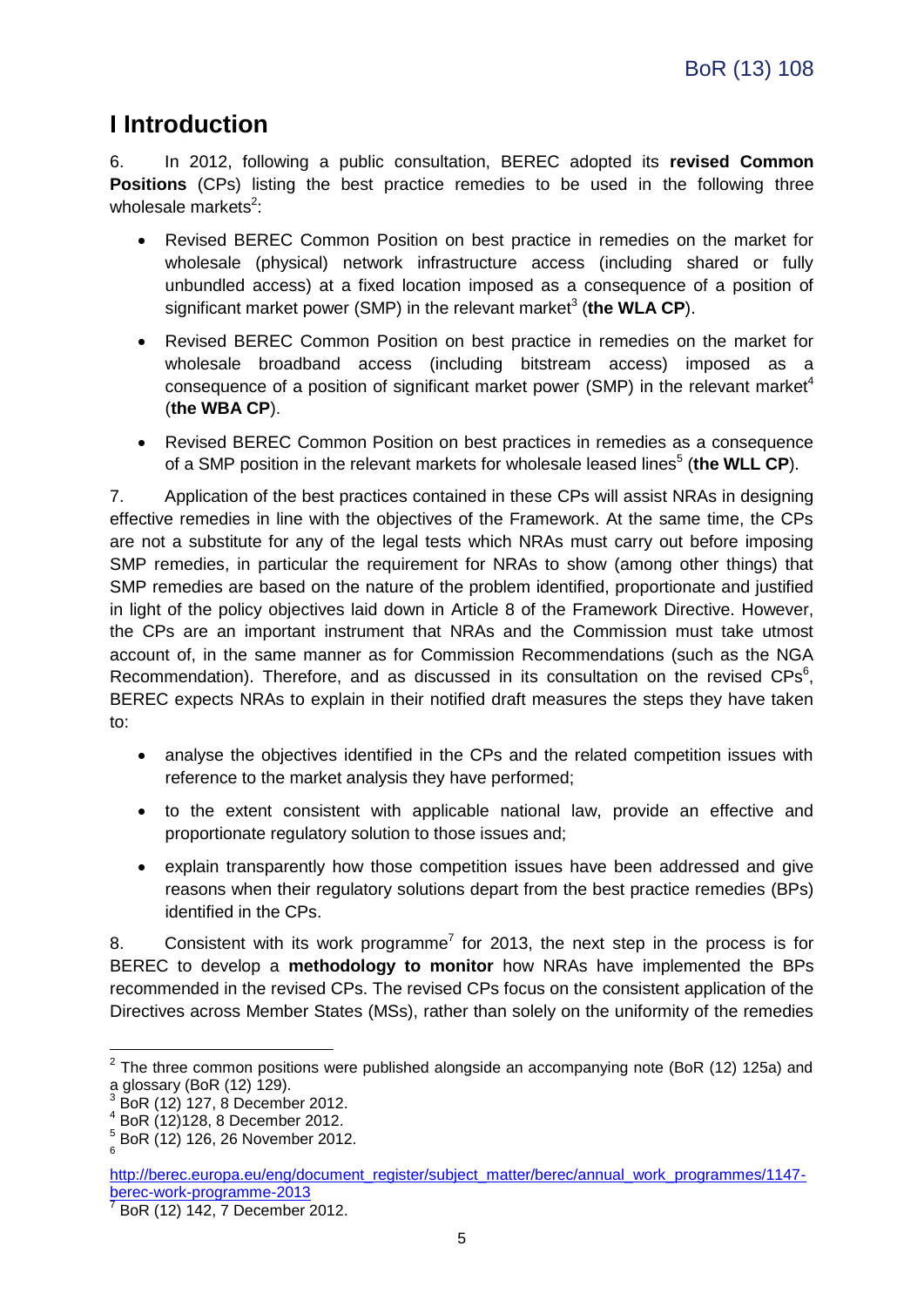imposed, striking a delicate balance between the need to ensure consistency and the need to take into account national market circumstances and differences in national legislations. On this basis, the main objectives of the monitoring exercise are (amongst other things) to better understand how and to what degree NRAs have implemented the revised CPs and what new best practices may be emerging.

9. This methodology will complement the monitoring methodology first developed by the European Regulators Group (ERG),<sup>8</sup> adapted to recognise the establishment of BEREC and the review of the Framework in 2009.

10. Below we discuss in more detail the rationale behind the monitoring exercise and describe how its objectives can best be met.

## <span id="page-5-0"></span>**II Objectives of the monitoring exercise**

### <span id="page-5-1"></span>**1. Why monitor implementation of the revised CPs?**

11. BEREC has a central role to play in the achievement of the single market for telecommunications and one way it can contribute to this is by ensuring the consistent application of remedies across Europe. As a first step in this process, BEREC updated its broadband CPs in 2012 (see paragraph [6\)](#page-4-1). For the revised BEREC CPs to be credible tools in the promotion of consistent regulatory approaches there needs to be a high degree of conformity of national decisions with those CPs. At the same time, BEREC does not have enforcement powers and responsibility for national measures rests with each NRA who has detailed knowledge about the local market circumstances and national legislations, which BEREC collectively does not have. Therefore, and as a second step, regular monitoring is necessary to test the practical implementation of the CPs and at the same time understand departures from these.

12. In 2010, BEREC undertook its first monitoring exercise to review NRA conformity with the then  $CPs<sup>9</sup>$  and summarised the results in a report it published in 2011 (the First Monitoring Exercise). One of the overall conclusions of this exercise was that NRA conformity with the CPs in operation during that time was quite good. Nevertheless, as part of its commitment to drive consistency and dissemination of best practices, BEREC also identified the key areas where the CPs could be improved. One of the key improvements identified was the need to strengthen the CPs and make them more specific. In effect, this first monitoring exercise paved the way for the preparation, and eventual adoption, of BEREC's revised CPs in 2012.

13. The First Monitoring Exercise was focussed on monitoring the conformity of NRA remedies with each relevant CP and using the results of this exercise in a second phase as a basis to review the continuing relevance of each CP.

<span id="page-5-2"></span>14. The scope of the current exercise (the Revised Monitoring Exercise) is wider and is, in particular, focussed on achieving the following key objectives:

<sup>1</sup>  $8$  Report on the Elaboration and Monitoring of Common Positions, ERG (09) 36.

<sup>&</sup>lt;sup>9</sup> In 2006 and 2007, BEREC's predecessor, the European Regulators Group (ERG) developed three Common Positions (CPs) covering the following key wholesale access products: wholesale local access (WLA), wholesale broadband access (WBA) and wholesale leased lines (WLL). In 2009, ERG also set out its methodology for monitoring the implementation and review these CPs.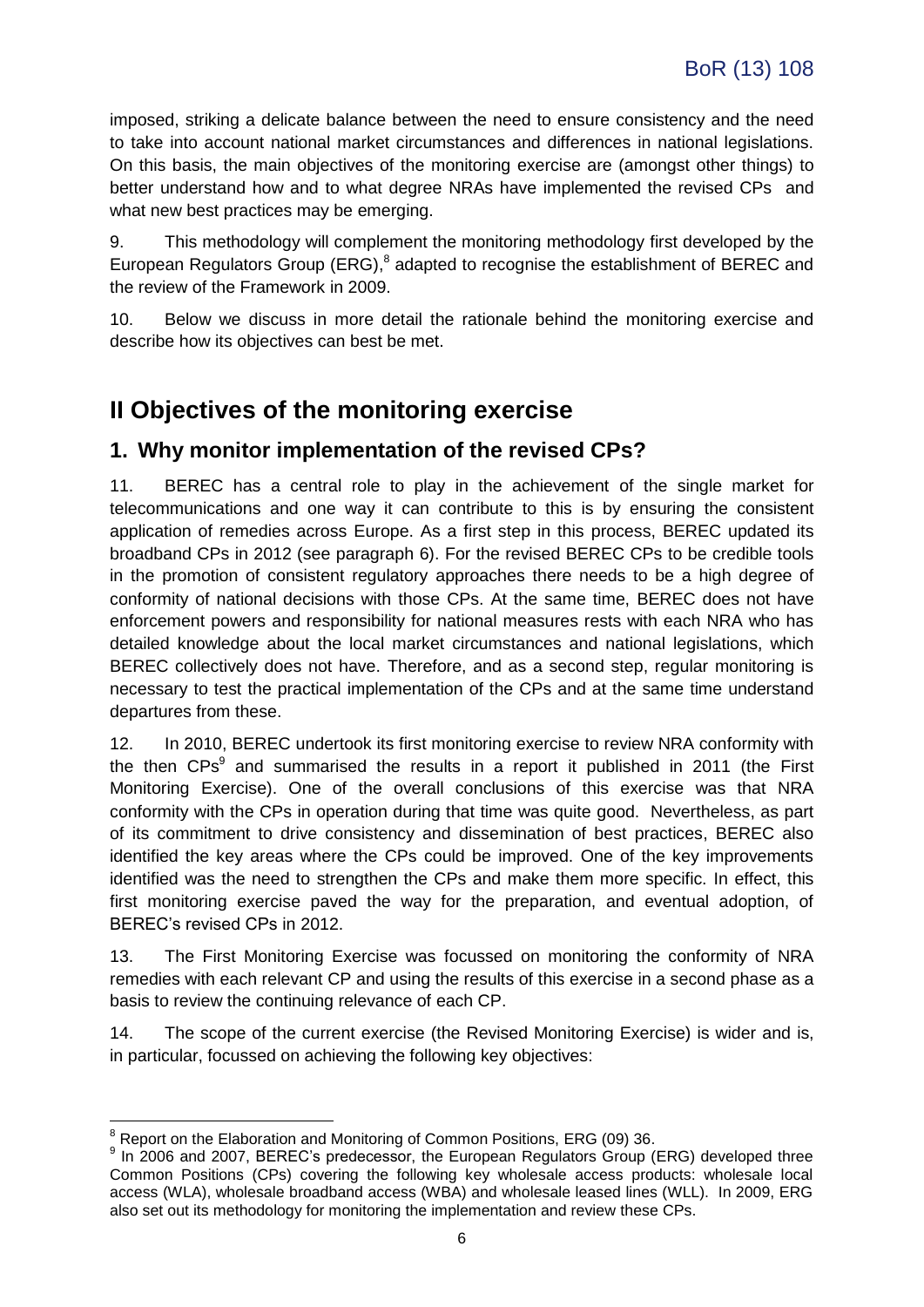- Contribute to the achievement of the internal market by promoting implementation of the revised CPs (**Objective 1**);
- Understand how (in a snapshot and over time) NRAs have implemented the revised BEREC CPs, both at the level of individual BPs and also at the level of the overall regulatory approach implemented in a given market (**Objective 2**);
- Where applicable, understand the (technical, economic, regulatory, legal and/or market-driven) reasons which led to the implementation of regulatory solutions in a specific national context which departed from the BPs identified in the revised CPs (**Objective 3**); and
- Capture new emerging best regulatory practices (**Objective 4**).

15. In relation to Objective 1, pursuant to Article 3(b) and (c) of the Framework Directive, MSs must ensure that the goals of BEREC - promoting greater regulatory coordination and coherence - are actively supported by NRAs and that NRAs take utmost account of opinions and common positions adopted by BEREC when adopting regulatory decisions for their national markets. The revised CPs have the clear objective of ensuring the consistent application of the Framework in all MSs, thereby contributing to the development of the internal market and complementing the harmonisation guidance provided by the Commission through Article 19 Recommendations.

16. Underlying Objective 2 is the need to understanding how (and why) the regulatory approaches adopted by NRAs have evolved over time. As telecoms markets evolve, the regulatory remedies implemented by NRAs would also need to adapt to the changing circumstances. Monitoring implementation of the CPs over time would offer useful insights to the time dependant aspects of regulation.

17. Furthermore, BEREC notes that Objective 3 above is a very important aspect of the Revised Monitoring Exercise, as it will provide BEREC with invaluable input for both understanding the reasons behind an NRA's decision and for revising the CPs in due course. More specifically, BEREC thinks it is important to understand whether a departure from a particular BP is due to an underlying objective and justifiable reason (for example, national laws not permitting implementation of a particular BP or the BP not being proportionate in the specific circumstances) or not.

18. Finally, through the monitoring exercise BEREC aims to adopt a **bottom-up** approach to policy making in Europe. The best practice remedies included in the revised CPs are based on the experience and expertise of all NRAs. They represent a challenging, yet an attainable, benchmark for achieving regulatory consistency and harmonisation (where necessary or where it will contribute to the establishment of an internal market for electronic communications). Through this monitoring exercise, BEREC aims to extract further detailed understanding of which regulatory approaches work best for different national circumstances and aims to inform its own harmonisation efforts.

### <span id="page-6-0"></span>**2. What are the additional benefits and key outputs of this monitoring exercise?**

19. The Revised Monitoring Exercise provides a unique opportunity to collect information in a way which goes beyond automatically capturing "who does what". For **BEREC** the key objectives of this exercise are listed in paragraph [14](#page-5-2) above. For **individual NRAs** the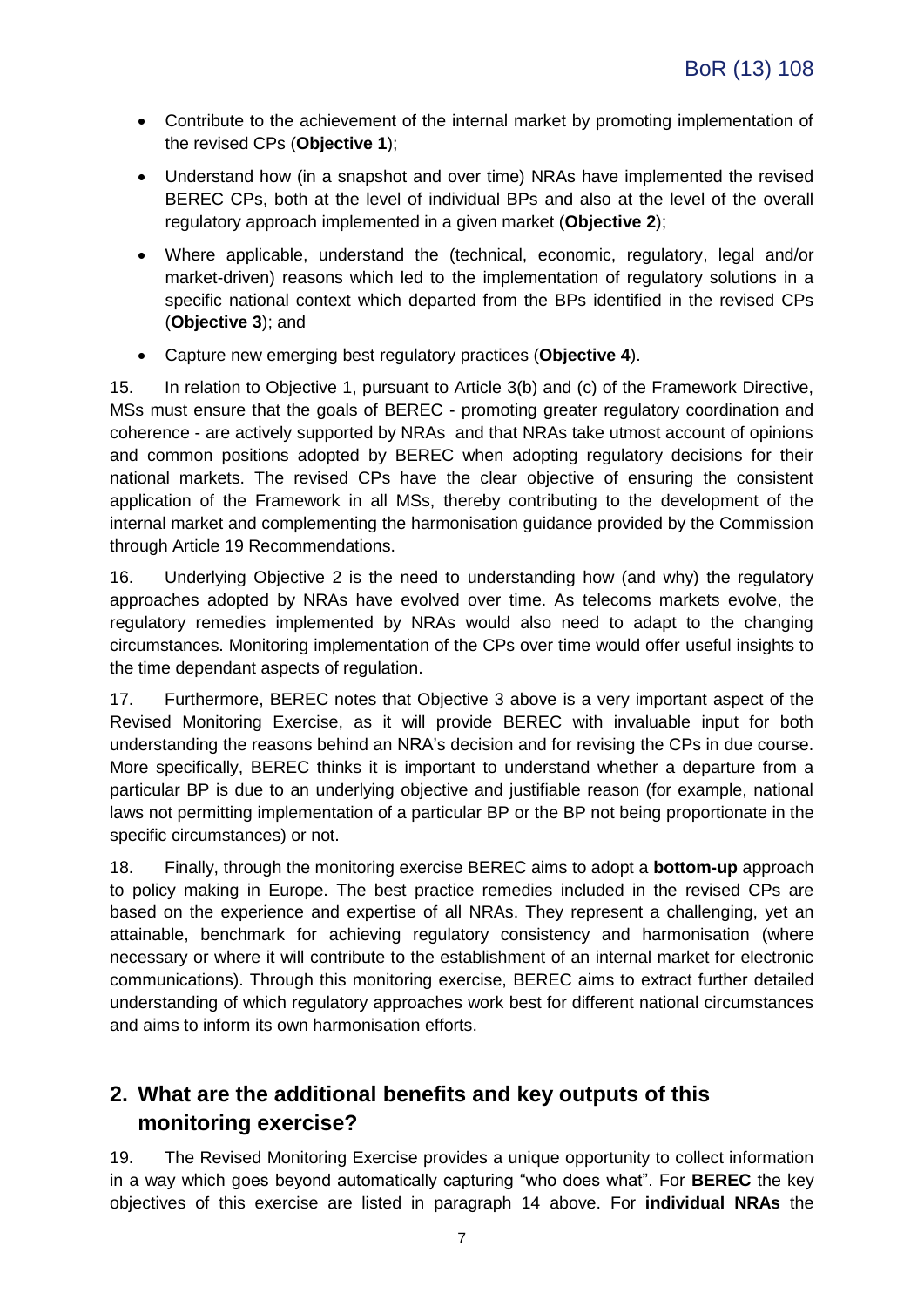information to be collected could additionally act as a reference material/handbook on the regulatory approaches adopted by their peers (along with the reasons for such choices). **Individual stakeholders** will be most interested in understanding the commonalities and differences between the regulatory measures adopted in different MSs (especially when the underlying national circumstances may be, at first instance, very similar).

20. Along with the key objectives listed in paragraph [14,](#page-5-2) there are additional benefits to the monitoring exercise which include amongst other things (and in no particular order of priority):

- **Identify areas where there is room for further consistency and harmonisation**. BEREC will analyse the level of implementation of the revised CPs and will identify whether there is room for further consistency and harmonisation where this is appropriate (having taken into account the reasons provided by NRAs). Where necessary, we will leverage expertise from other BEREC Expert Working Groups (EWGs).
- **Understanding** *how NRAs have dealt with the latest regulatory challenges*. Telecoms markets are very dynamic and are currently undergoing a significant overhaul. The Commission's Digital Agenda for Europe (DAE) sets out ambitious rollout and take up targets for NGA. In line with the European telecoms framework BEREC shares the Commission's overall objective to both promote competition and to enhance the broadband investment environment across Europe. The achievement of these targets requires a stable regulatory framework that promotes investment, preserves and promotes competition, and continues to contribute to the development of the internal market. NRAs have a critical role to play in this respect and there will be a lot to learn from how different NRAs have balanced these sometimes competing objectives, while at the same time implementing the revised BEREC CPs.
- **Further contribute to the BEREC knowhow**. BEREC EWGs working on Article 7a cases or preparing formal Opinions need to be aware of the existence of the revised BEREC CPs and the need for NRAs to also take these into utmost account. The information collected through the monitoring exercise can assist BEREC in its preparations of its formal Opinions under the Article 7(a) procedure of the Framework Directive and other advisory work initiated by the Commission.
- **Understanding the reasons which have led NRAs to implement** *different regulatory remedies when (seemingly) faced with similar competition issues*. Article 8.3 (d) of the Framework Directive requires NRAs to contribute to the development of the internal market by inter alia "*co-operating with each other, with the Commission and with BEREC so as to ensure the development of consistent regulatory practice and the consistent application of this Directive and the Specific Directives*". This is a principle that BEREC fully supports. At the same time the principle of "regulatory consistency" should not be upheld to the detriment of "regulatory innovation". On this basis, it is important to understand the underlying reasons which have led NRAs to implement different regulatory solutions to (seemingly) similar competition problems and identify which ones worked better.
- **Determining the emerging and/or established trends in regulation** *at a European level*. As well understanding how individual NRAs have implemented the revised BEREC CPs, it is also important to understand such implementation at a European level. The outcome of this high level analysis would be to determine the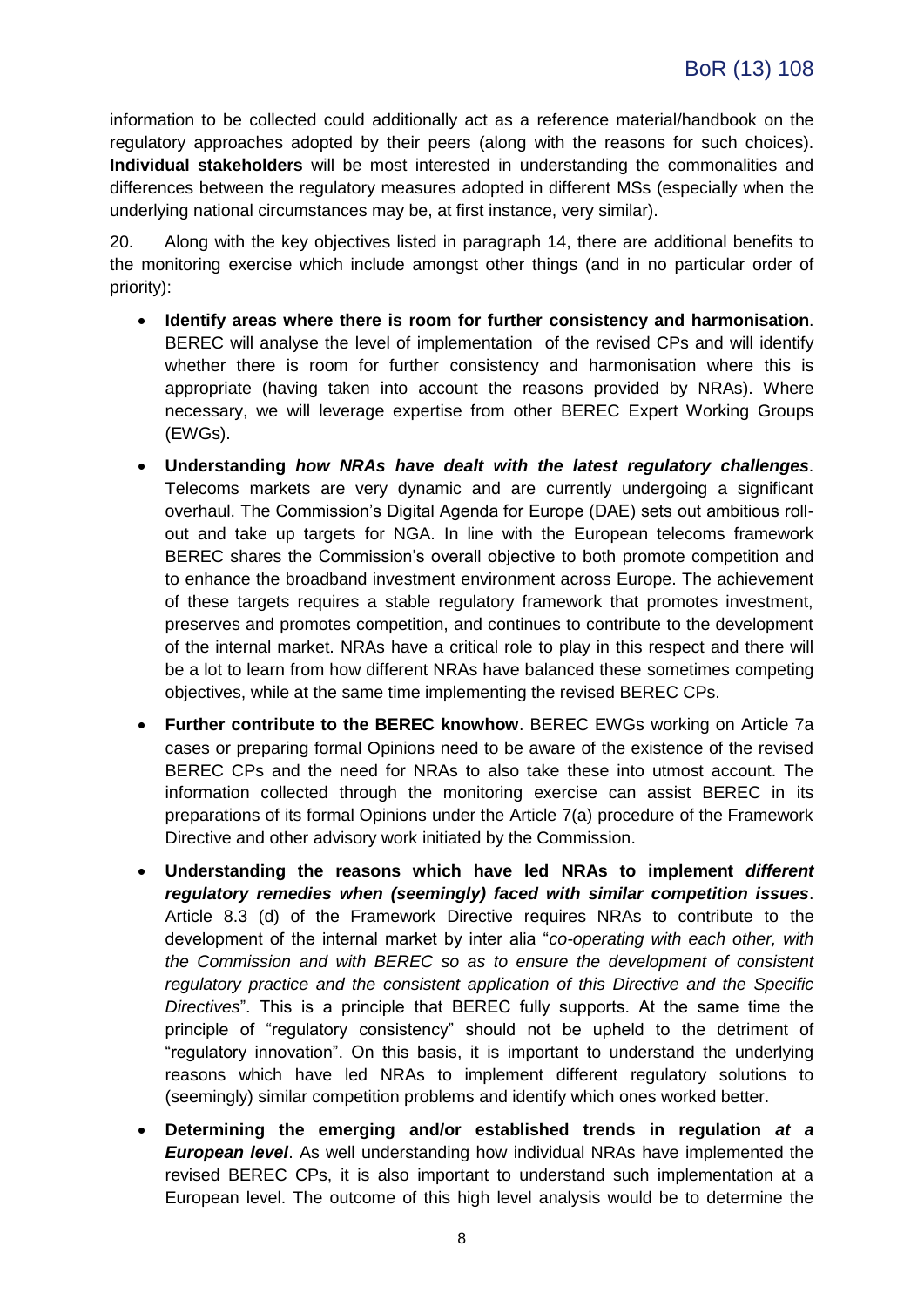key trends or clusters in the types of regulations (for each of the Markets 4, 5 and 6) implemented across all MSs and the potential reasons underlying these.

 **Identify those areas in the revised CPs where NRAs would benefit from additional guidance**. In the process of implementing the revised CPs, NRAs may uncover areas where they would benefit from further guidance from BEREC. BEREC could then provide such additional guidance in the most appropriate form by also taking into account its urgency and complexity (for example, approaches could vary from a quick call between experts to setting up a specific work-stream).

21. Armed with this detailed understanding, an **immediate output** of this exercise would be to capture the learning BEREC obtains from the Revised Monitoring Exercise, in particular focussing on the following:

- **Capture how NRAs have implemented the revised CPs**. This is a factual output which aims at understanding (at a micro- level) how NRAs have implemented each BPs and (at a macro- level) how they have combined the different BPs to set up the regulatory framework that they have put in place.
- **Collate the reasons given by NRAs for departing from the best practices identified in the revised CPs**. In the first instance, and as discussed in paragraph [14](#page-5-2) above, BEREC is keen to collate the various reasons for NRAs departing from the best practice remedies identified in the CPs and understand how those NRAs have instead addressed the competition issues they faced. Building on this, BEREC will identify whether there is further room for harmonisation.

<span id="page-8-1"></span>22. A key **longer term output** of this exercise would be to capture the convergence in the regulatory approaches implemented by NRAs (which will require monitoring along two or more market review cycles). In addition, we will also identify the new regulatory best practices that have emerged (based on actual NRA experience and evidence) which would then be an input to the eventual revision of the CPs. This is by necessity a longer term output, as the eventual revision of the CPs will depend on a number of factors such as the notification timetable of each NRA (and for each market) and further market developments.

### <span id="page-8-0"></span>**3. What is out of the scope?**

1

23. The focus of the Revised Monitoring Exercise is to capture how NRAs have implemented BEREC's revised CPs and its key objectives have already been summarised in paragraph [14](#page-5-2) above. One of the main objectives is to understand why NRAs departed from the best practices identified in the CPs. BEREC will not make a judgement as to whether the reasons given by an individual NRA for deviating are justified or not. However, BEREC expects NRAs to have explained their reasons from departing from the specific BPs identified in the CPs (providing, where relevant, an explanation of the specific national circumstances supporting their decisions).

24. BEREC will also not be evaluating how NRAs may have implemented various Commission recommendations, including the Commission's NGA Recommendation<sup>10</sup> and the Recommendation on consistent non-discrimination obligations and costing

<sup>10</sup> <http://eur-lex.europa.eu/LexUriServ/%20LexUriServ.do?uri=OJ:L:2010:251:0035:0048:EN:PDF>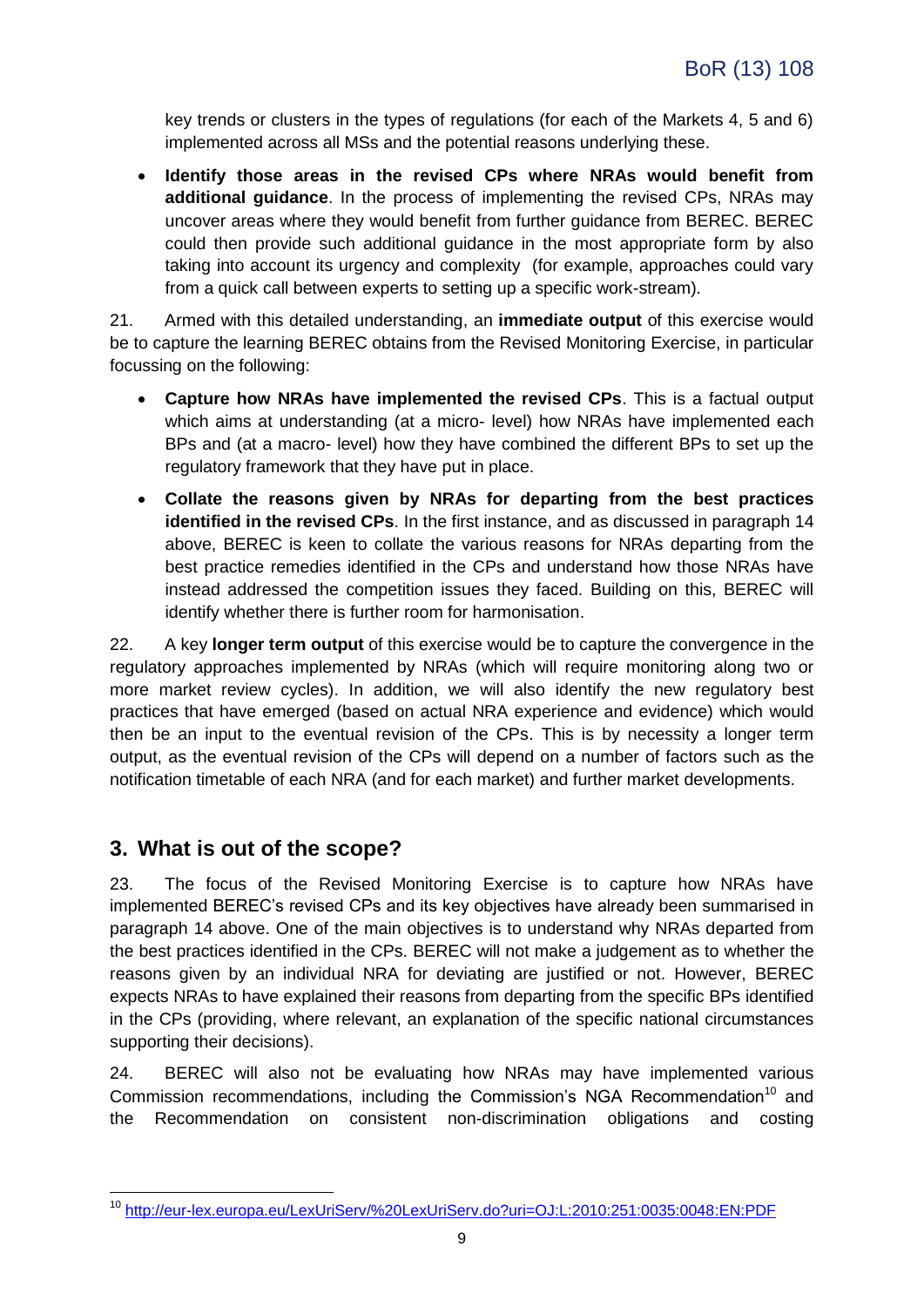methodologies.<sup>11</sup> However, to the extent Commission Recommendations may have had an impact on how NRAs have implemented the revised CPs, we expect to capture these in our analysis.

25. Furthermore, the monitoring exercise will not be used to collect quantitative information in relation to the broadband markets (for example, extent of NGA roll-out/take-up, number of operators, market shares etc.), which is available through different means.<sup>12</sup>

26. Finally, the monitoring exercise will not cover the revision of the CPs but, as discussed in paragraph [22](#page-8-1) above, it will provide the relevant inputs for any such future revision.

### <span id="page-9-0"></span>**4. How best to conduct the monitoring exercise?**

27. BEREC considered a number of different ways to collect the relevant information in order to undertake a comprehensive monitoring exercise. The advantages and disadvantages attached to the various options are summarised in the table below.

| Approach                                                               | <b>Advantages</b>                                                                                                                                                                                                                                                   | <b>Disadvantages</b>                                                                                                                                                                                                                                                                                                                                                                                               |  |
|------------------------------------------------------------------------|---------------------------------------------------------------------------------------------------------------------------------------------------------------------------------------------------------------------------------------------------------------------|--------------------------------------------------------------------------------------------------------------------------------------------------------------------------------------------------------------------------------------------------------------------------------------------------------------------------------------------------------------------------------------------------------------------|--|
| Option 1 – NRAs to fill a<br>(Excel based)<br>questionnaire            | Capture qualitative and<br>$\bullet$<br>quantitative information<br>Create a repository of all<br>$\bullet$<br>information collated over time<br>Easy to analyse and present<br>٠<br>results (in chart format if<br>appropriate)<br>Easy to fill by individual NRAs | Questions and/or responses<br>$\bullet$<br>may not be clear and may be<br>misinterpreted                                                                                                                                                                                                                                                                                                                           |  |
| <b>Option 2 – BEREC to</b><br>analyse individual NRA<br>notifications  | Less time consuming for<br>$\bullet$<br>individual NRAs                                                                                                                                                                                                             | NRA notifications not always<br>$\bullet$<br>available in English and<br>translations not "official"<br>Difficulty in identifying how NRAs<br>$\bullet$<br>have dealt with certain issues<br>Risk of misinterpreting a detailed<br>٠<br>notification<br>Time consuming for BEREC (as<br>$\bullet$<br>BEREC not close to the detail of<br>the national notification)<br><b>Limited BEREC resources</b><br>$\bullet$ |  |
| <b>Option 3 - Conduct</b><br>interviews with individual<br><b>NRAs</b> | Possibility to ask probing and<br>$\bullet$<br>detailed questions                                                                                                                                                                                                   | Not a practical way to gather the<br>$\bullet$<br>detailed information BEREC is<br>looking for (50+ questions for<br>each CP)<br>Time consuming (when<br>compared to Options 1 and 2)                                                                                                                                                                                                                              |  |

28. As summarised in the table above, an Excel based questionnaire (Option 1) is the most effective and efficient way of collecting the relevant information (which will include 50+ questions for each CP). BEREC will also need to complement Option 1 by following up with

<u>.</u>

<sup>&</sup>lt;sup>11</sup>[http://ec.europa.eu/digital-agenda/en/news/commission-recommendation-consistent-non](http://ec.europa.eu/digital-agenda/en/news/commission-recommendation-consistent-non-discrimination-obligations-and-costing-methodologies)[discrimination-obligations-and-costing-methodologies](http://ec.europa.eu/digital-agenda/en/news/commission-recommendation-consistent-non-discrimination-obligations-and-costing-methodologies)

 $12$  Some examples include the Commission's Digital Agenda Scoreboard, OECD reports etc.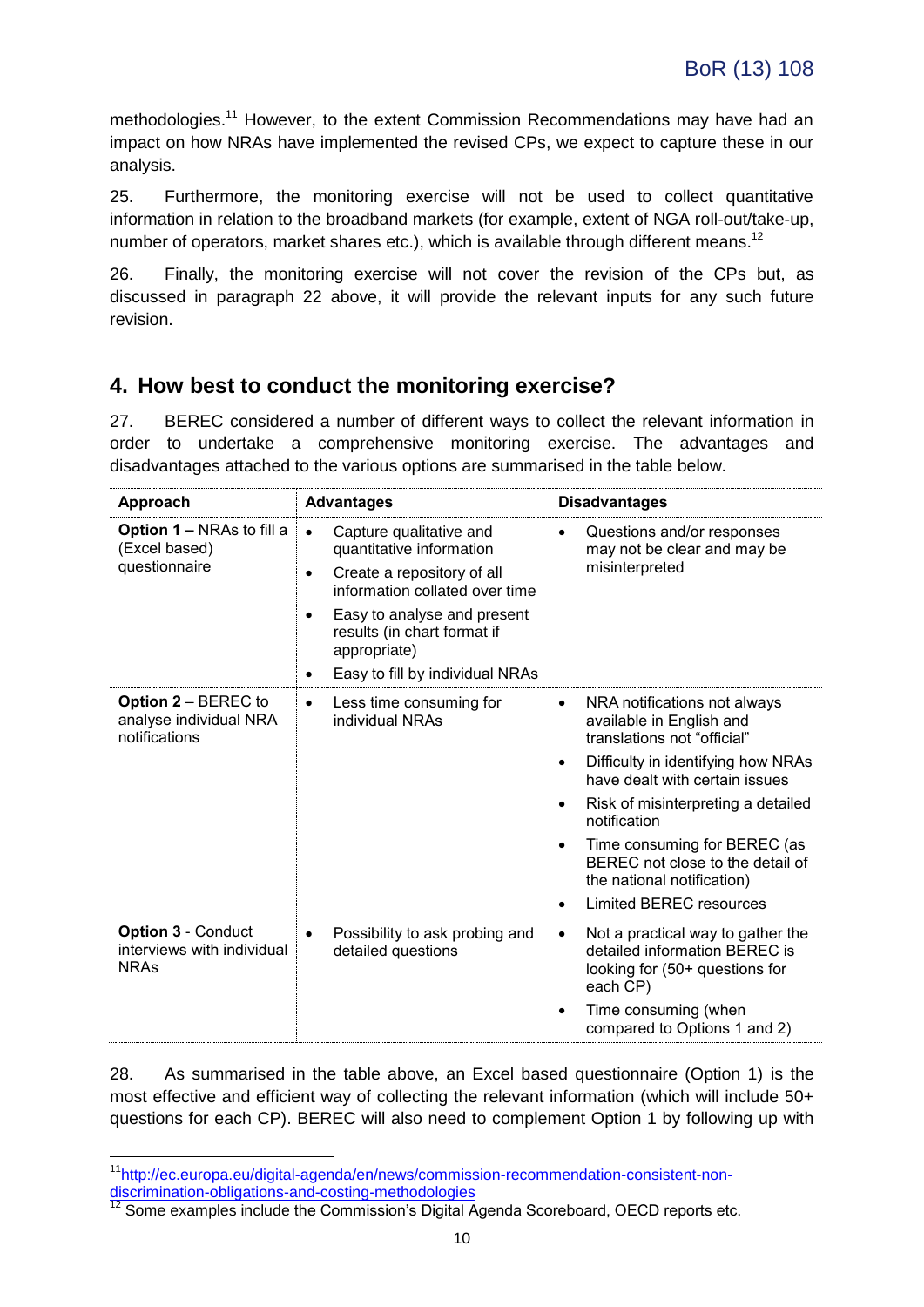NRAs individually (Option 3), should there be a need to obtain further information and/or clarifications.

## <span id="page-10-0"></span>**III Conducting the monitoring exercise**

### <span id="page-10-1"></span>**1. Structure of the questionnaire**

29. To assist in this task, BEREC developed a detailed Excel based questionnaire to be completed by individual NRAs. The questionnaire covers all three CPs (where each CP is included on a different work sheet). Since the CPs are constructed along similar lines, the monitoring questionnaires are also similar, with variations only introduced to reflect the differences in each market.

30. The questionnaires are structured along the competition objectives listed in each CP.<sup>13</sup> In addition, and in order to avoid introducing any unintended bias, at least one question is associated with each BP (in cases where a BP is too long or made up of several elements, we have broken these out into separate questions). Moreover, several questions are added which are more general in nature and which aim to capture the high level policy considerations underpinning the overall regulatory approach implemented by each NRA.

#### <span id="page-10-2"></span>**1.2 Types of questions**

1

31. The questionnaire includes a mixture of closed (**YES/NO** or where the answer can be chosen using a drop down menu) and open ended questions (**WHY/HOW**). The closed question will reduce the resource requirement imposed on NRAs (as NRAs will be able to choose the answer from a drop down menu), will help BEREC perform some quantitative analysis and will also aid with the communication of the results (in a graphical format). On the other hand, the more open ended question will help BEREC better understand the underlying rationale for a chosen approach.

32. The questionnaire is structured in a manner which also captures the following additional considerations:

- We include a **generic question,** at the start of each section of the questionnaire dealing with a relevant competition objective, aimed at capturing the main documents and (briefly) any general information NRAs think would be useful for BEREC to collate.
- In some instances, when the answer to a question is **YES** we request NRAs to provide (briefly) additional information regarding the implementation of the relevant BP (for example, commenting on the length of lead times imposed on a case-by-case basis).
- When the answer to a question is **NO** we request NRAs to provide a brief summary of the justification for such a departure (for example, the competition problem identified is being addressed through alternative remedies).

 $13$  Each CP is structured along 10 key competition objectives which include (1) Assurance of access, (2) Assurance of co-location at the access point (e.g. MDF, street cabinet, concentration point) and other associated facilities, (3) Level playing field, (4) Avoidance of unjustified first mover advantage, (5) Transparency, (6) Reasonable quality of access products - technical issues, (7) Reasonable quality of access products - operational aspects, (8) Assurance of efficient and convenient wholesale switching, (9) Assurance of efficient migration processes from legacy to NGN/NGA network, (10) Fair and coherent access pricing.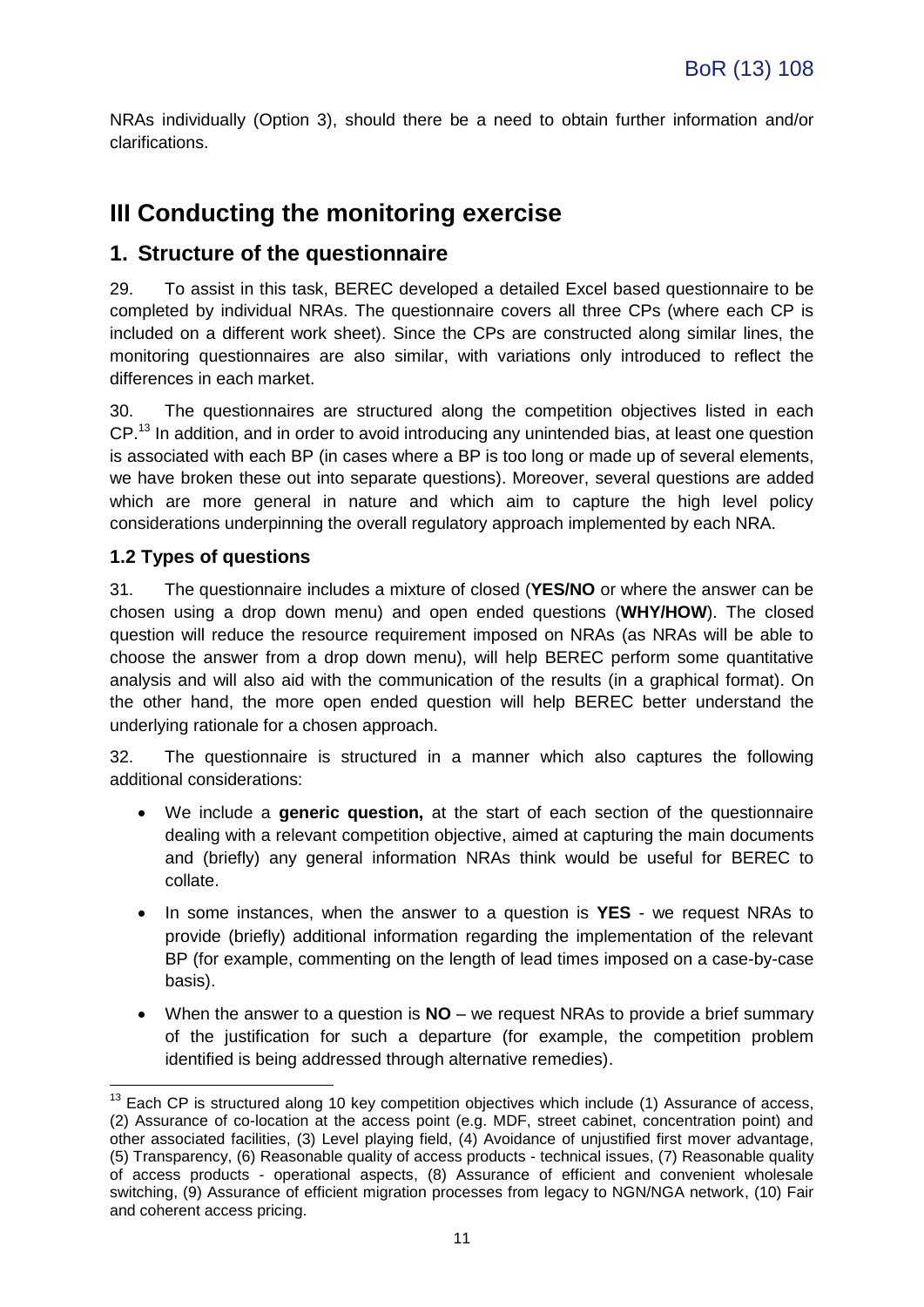- We also include a number of questions which aim to explore **HOW** NRAs have implemented certain BPs. For example, one of the BPs require "*NRAs' imposition of remedies should be based on the ladder of investment principle*". In such cases it is more informative to find out how NRAs ensured the practical implementation of a BP, rather than only whether they have implemented it.
- Finally, at the end of each questionnaire we invite NRAs to capture (briefly) any regulatory measures they have implemented which they regard to be innovative.

33. In order to help NRAs fill in the questionnaire we have also provided general guidance on how to complete it.

### <span id="page-11-0"></span>**2. Timing and frequency of the questionnaire**

34. BEREC also considered two separate, but related, questions regarding the timing and frequency of the monitoring exercise.

<span id="page-11-1"></span>35. **When to run the (first) Revised Monitoring Exercise**? BEREC considered three main options:

- **Option 1**: NRAs to complete the monitoring questionnaire as they finalise their national decisions.
- **Option 2**: BEREC to conduct the monitoring exercise once all 28 NRAs have had the opportunity to complete a new market review following adoption of the revised BEREC CPs in December 2012.
- **Option 3**: BEREC to conduct the monitoring exercise (yearly) for the next three years (2014, 2015 and 2016).

36. BEREC rejected Options 1 and 2. Option 1 would put a huge administrative burden on both BEREC (who would need to keep track of individual NRA notifications with changing timetables) and NRAs (who would be busy finalising their decisions). In addition, the biggest drawback of Option 1 is that it would not afford BEREC (at that point in time) the possibility to compare a select number of different NRA notifications to be able to extract some key learnings. On the other hand, Option 2 would result in a big gap between BEREC agreeing its revised CPs (December 2012) and reporting on the results of its First Monitoring Exercise (which would be completed by mid 2016 at the earliest).

37. BEREC believes **Option 3** presents a good compromise position. On this basis, BEREC is considering running the first exercise early in Q1 2014 **(e.g. January 2014)**.

38. All NRAs are expected to complete the first questionnaire, irrespective of whether they have conducted a new market review following BEREC's adoption of its revised CPs in December 2012. This will represent an initial baseline and will help BEREC capture how NRAs are amending their remedies following the adoption of the revised CPs. However, NRAs who have not undertaken such a new market analysis will only be asked to complete the closed (YES/NO) questions and will not be required to provide any explanations supporting their regulatory choices in place at that time.

39. For the avoidance of doubt, NRAs should use the latest decision that they have successfully implemented (following notification to the Commission and other NRAs) and which is still in place at the time of completing the questionnaire (across notified and urgent measures). Should an NRA be in the process of notifying a new measure or amending a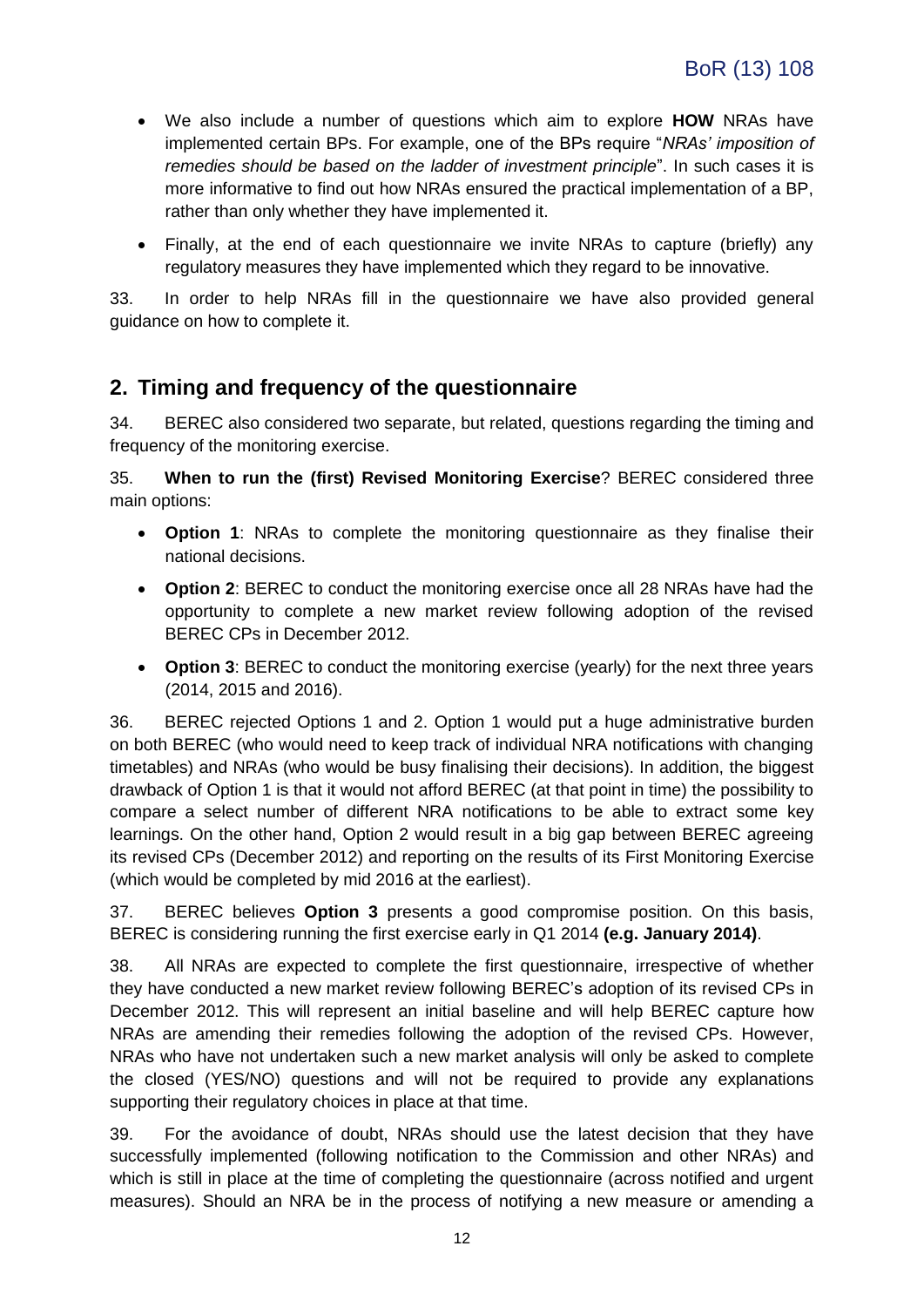notified measure (following a Phase II investigation), the latest decision which is still in force should be used to complete the questionnaire. BEREC advocates this approach for its efficiency (draft measures can change) and also based on the fact that draft measures will in due course be finalised and therefore captured in subsequent monitoring exercises.

<span id="page-12-1"></span>40. **When (and how often) to run subsequent exercises**? BEREC is considering running the monitoring exercise regularly, **once a year** and around the same time (Q1/January). Due to the cyclical nature of the market review process (every 3 years), BEREC estimates to be able to build a complete picture of how all NRAs have taken into account the revised CPs across the three broadband markets by Q4 2015. During subsequent exercises, BEREC expects only NRAs who have conducted a new market review (since December 2012), or have amended a recent one (including implementation measures, such as amendments to relevant reference offers or Key Performance Indicator (KPI) measurements), to complete the questionnaire.

41. NRAs will have **6 weeks** to complete and return the questionnaire.

#### <span id="page-12-0"></span>**3. Approach to analysing the results**

42. Monitoring of the revised BEREC CPs is not straightforward and should not be carried out as a box-ticking exercise. This is because the CPs, while providing the regulatory principles to be followed, do not always prescribe the exact detailed remedies which should be employed to put those principles into effect. This is to allow NRAs the discretion, as required by the Framework, to devise remedies which best fit national market circumstances. A degree of judgement will therefore be required in interpreting the results of the questionnaire.

43. The success of this analysis will also depend on the quality of the answers provided by NRAs. The more detail NRAs provide in support of their answers, the better the analysis of the results will be.

44. While analysing the results, BEREC is aware that there will be a number of challenges to be aware of, especially regarding the comparability of the results provided. On this basis, as well as analysing the written responses to the questionnaire, BEREC will also conduct interviews with NRAs when this may be required to better understand some of the responses received.

45. Furthermore, for each BP:

- BEREC will report in how many and which countries it was implemented:
- BEREC will capture whether it was implemented in fully, in part or not at all; and
- If a particular BP was not implemented, or was only partly implemented, BEREC will explain the reasons for this.

46. BEREC will analyse the results using various approaches, both at an aggregate and individual level. In particular, and to ensure comparability of results, BEREC will analyse separately the responses received from NRAs who have conducted a new market analysis since the adoption of the revised CPs from the responses submitted by those NRAs which are yet to undertake such new market reviews (only relevant for the first monitoring exercise).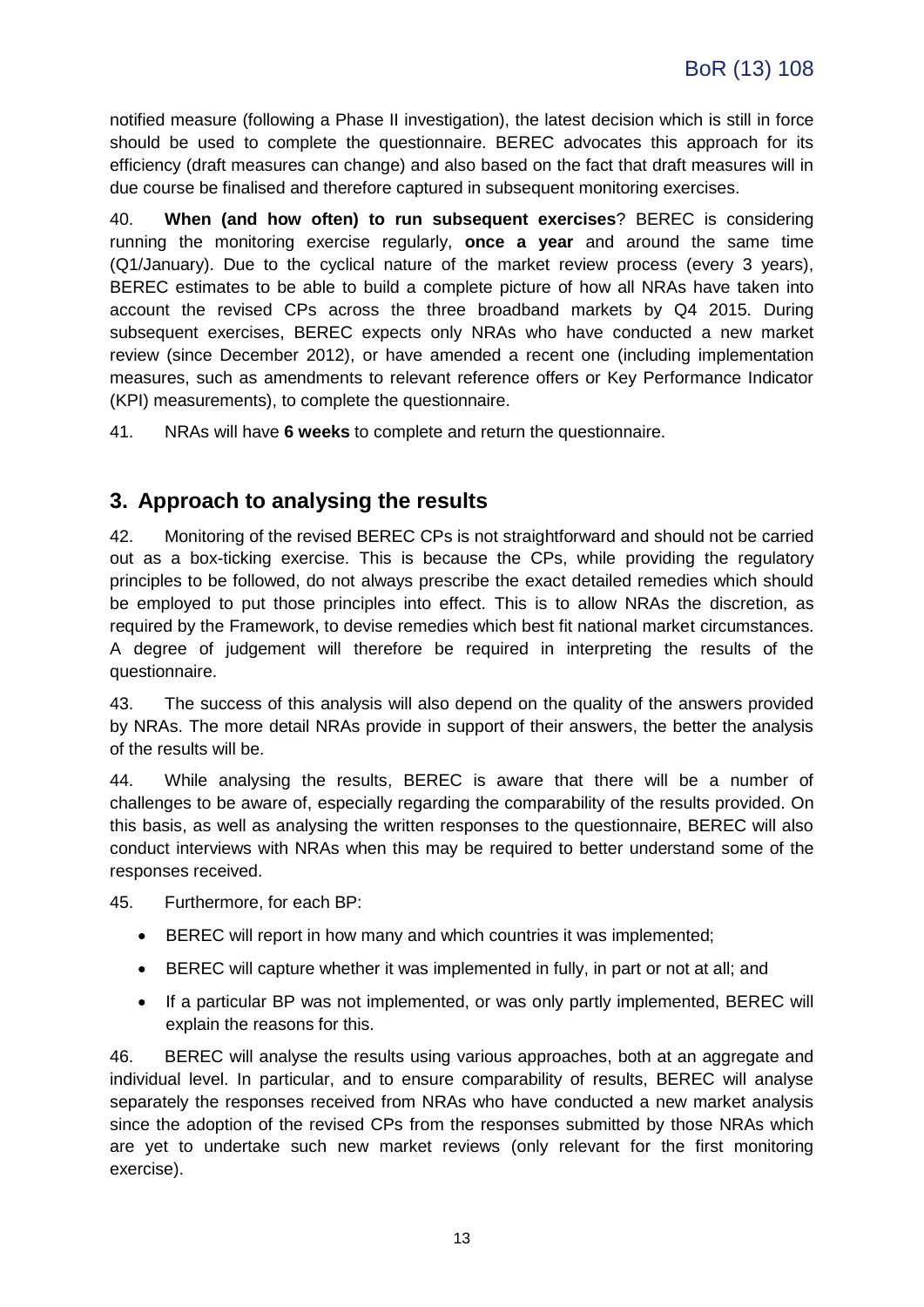### <span id="page-13-0"></span>**4. Communication of the methodology and results**

#### <span id="page-13-1"></span>**4.1 Phase I – Design of the monitoring exercise**

47. Phase I of the work involves BEREC developing its approach to the monitoring exercise (summarised in this report) and designing the questionnaire to collect the relevant information. BEREC published this report which is available to all stakeholders.

#### <span id="page-13-2"></span>**4.2 Phase II – Conducting the monitoring exercise**

48. Phase II of the work will involve conducting the monitoring exercise, analysing and communicating the results. This phase will be of particular interest to external stakeholders (ranging from operators across Europe to consumer organisations). At this stage of the work, a key question for BEREC will be **when** and **what** information to make publicly available.

49. **When to report**? As discussed in paragraphs [35](#page-11-1) and [40](#page-12-1) above, BEREC plans to run the first monitoring exercise in Q1 2014 and then yearly thereafter (until all NRAs have completed a new round of market reviews following the adoption of the revised CPs in December 2012).

50. BEREC will analyse and prepare a report summarising the results of the monitoring exercise on a yearly basis, which it also proposes to publish. The focus will be on NRAs who have completed a new market analysis.

51. This approach will ensure that BEREC is fully transparent with stakeholders who would have access to the same information on the same timescales as BEREC. On the other hand, BEREC notes that yearly publication of the result will only provide partial information and a full picture of the implementation of the revised CPs will only emerge when all NRAs have had the opportunity to complete a new market review following the adoption of the revised BEREC CPs (in December 2012) and to take them into utmost account.

52. **What to report**? An important objective of the monitoring exercise is to contribute to the consistent application of remedies across Europe and to be seen to be doing so in a manner which is transparent to all stakeholders. In order to achieve this BEREC will publish the individual/aggregate results of the monitoring exercise in a way which will help stakeholders better understand how the revised CPs are being/have been implemented and how a consistent regulatory framework is being achieved across Europe (including underlying reasons for observed divergences).

### <span id="page-13-3"></span>**IV Next steps**

- 53. In summary, BEREC proposes the following timetable:
	- **September 2013 (Plenary meeting)**: BEREC to discuss and agree the monitoring methodology. BEREC to publish the report on the methodology.
	- **November 2013**: BEREC to finalise the Excel based questionnaire.
	- **Q1 2014 (January )**: BEREC Office to launch first questionnaire.